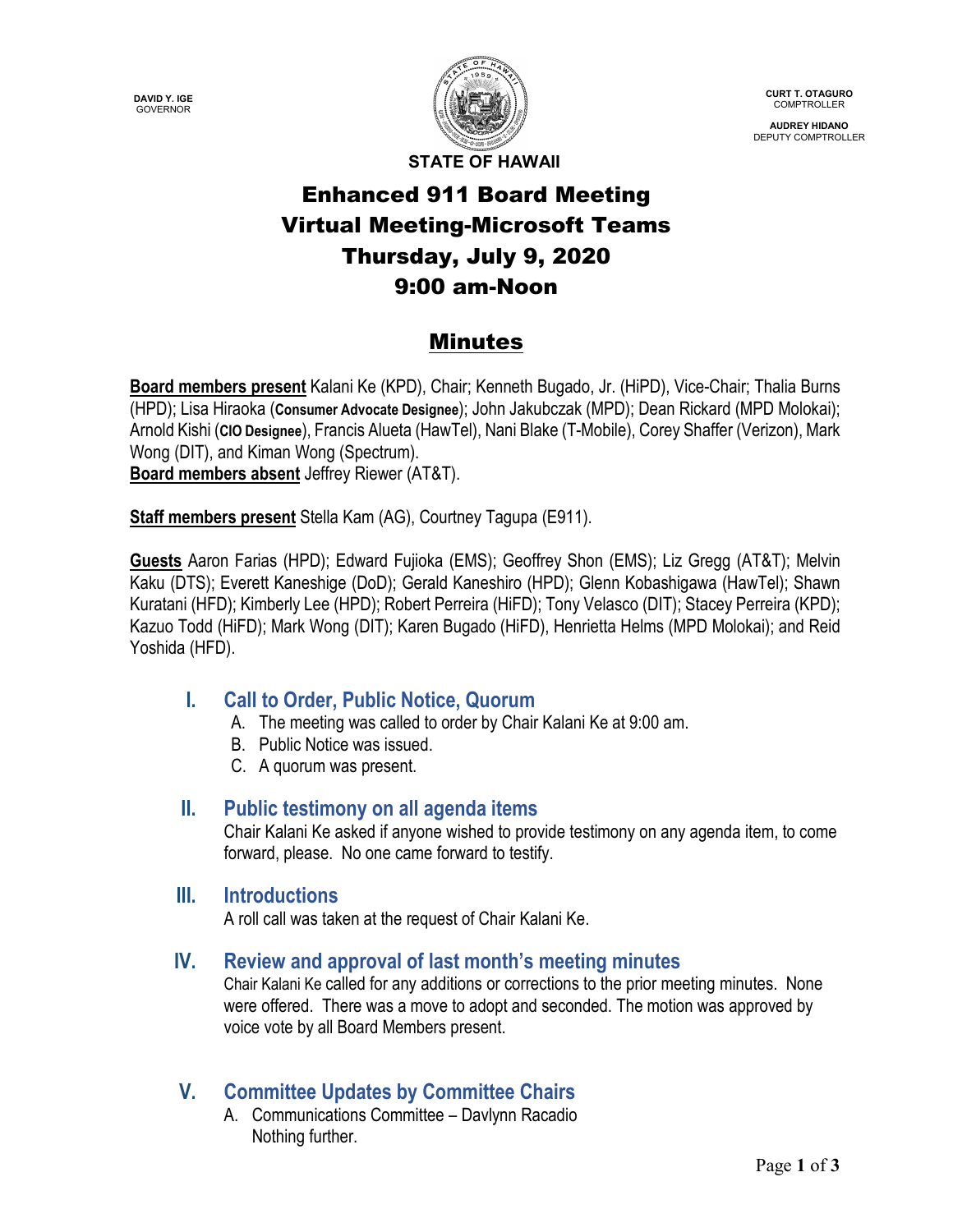- B. Technical Committee Thalia Burns Nothing further.
	- 1. Educational Investigative Committee update Jeffrey Riewer Nothing further.
- C. Finance Committee Kiman Wong Review of monthly cash flow report. Nothing further.

### **VI. PSAP Status Updates**

- A. Kauai Stacy Perreira for Kalani Ke: Nothing further.
- B. Oahu HPD Gerald Kaneshiro: Nothing further.
- C. Oahu HFD Shawn Kuratani for Reid Yoshida: Nothing further.
- D. Oahu EMS Edward Fujioka: Nothing further.
- E. Molokai Henrietta Helm for Dean Rickard: Nothing further.
- F. Maui John Jakubczak: Nothing further.
- G. Hawaii County PD Robert Fujitake: Nothing further.
- H. Hawaii County FD Karen Bugado for Kazuo Todd: Nothing further.
- I. Hickam-Pearl Harbor RDC Vic Freeland: Nothing further.

# **VII. Executive Director's Report**

- 1. The Executive Director advised the board that the ASA position was eliminated due to state budget cuts. There is a strong possibility that a 20% furlough may follow. State revenues have fallen precipitously, and Hawaii now has the second-highest unemployment rate in the nation.
- 2. The Executive Director began the review the Strategic Budget Plan with the board; however, the board recommended that more time be allowed for them to consider the SBP. The review and approval of the SBP were postponed until the August board meeting.

# **VIII. Items for Discussion, Consideration, and Action**

- A. 911 Timeline update.
	- Chair Ke requested to refer any timeline updates to Executive Director for processing.
- B. FirstNet Update: Kenison Tejada provided an update of FirstNet activities for the previous month.
- C. Request for approval of new bank signatories. Thalia Burns inquired as to why more board members residing on Oahu were not considered? The Executive Director responded by indicating that all qualified board members who lived on Oahu were requested to participate, but some respectfully declined to become signatories.

Chair Ke requested a motion to approve the five board members listed below as signatories of the E911 Fund. The motion to approve the signatories was seconded and approved by voice vote without discussion by the board members present.